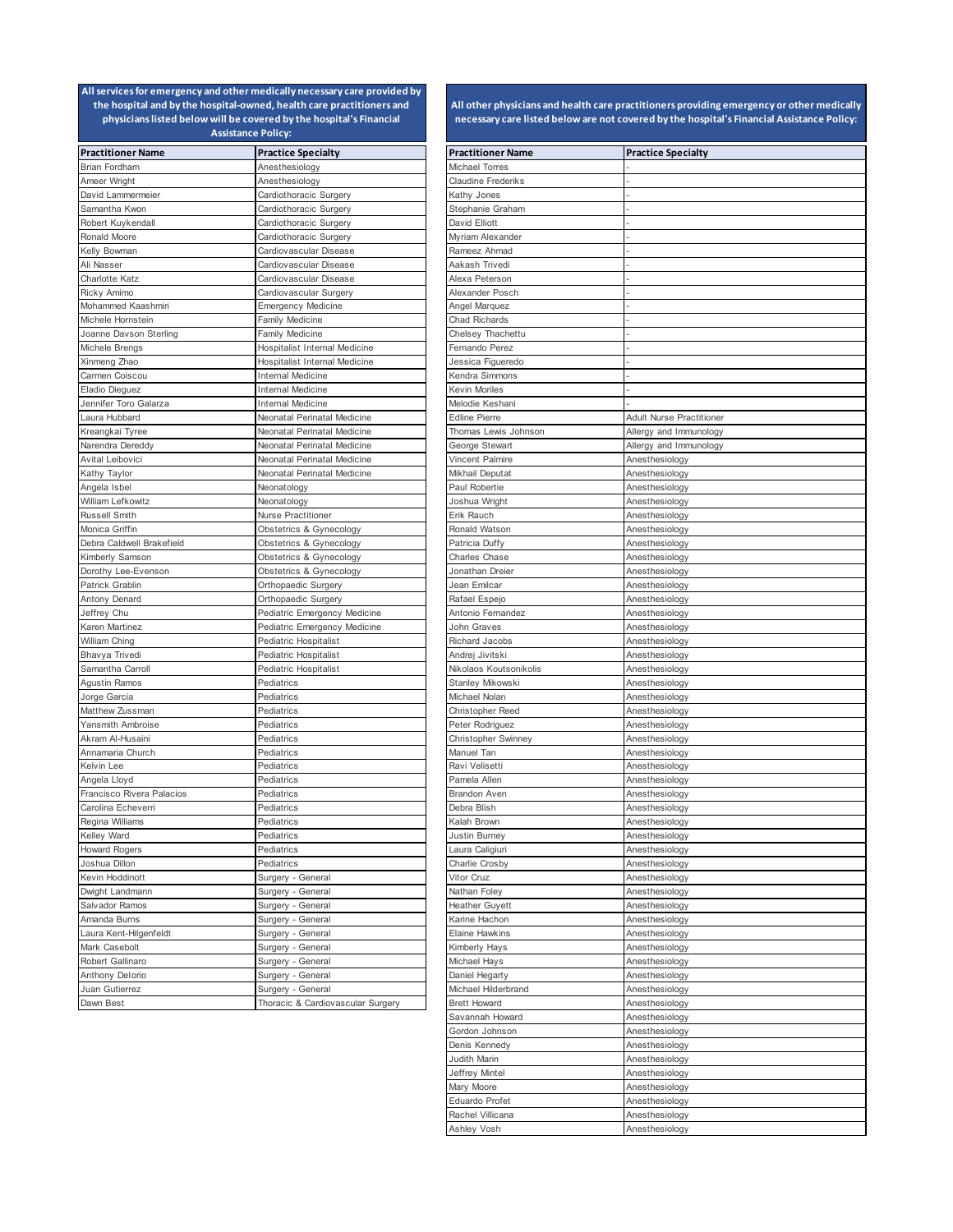| Amanda Waters                           | Anesthesiology                                                                   |
|-----------------------------------------|----------------------------------------------------------------------------------|
| Joaquin Cantillo                        | Anesthesiology                                                                   |
| H Cory Weitzner                         | Anesthesiology                                                                   |
| Joshua Phillips                         | Anesthesiology                                                                   |
| David Blair<br>Michael Rowley           | Anesthesiology<br>Anesthesiology                                                 |
| <b>LeTrinh Phillips</b>                 | Anesthesiology                                                                   |
| Rachael Drayton                         | Anesthesiology                                                                   |
| Alyson Ecker                            | Anesthesiology                                                                   |
| Betty Mortenson                         | Anesthesiology                                                                   |
| M Mair                                  | Blood Banking - Transfusion Medicine                                             |
| Richard Gammon                          | Blood Banking - Transfusion Medicine                                             |
| <b>Harold Alvarez</b>                   | Blood Banking - Transfusion Medicine                                             |
| <b>Tisha Foster</b>                     | Blood Banking - Transfusion Medicine                                             |
| Sooyoung Chung                          | Cardiothoracic Surgery                                                           |
| Siva Gummadi                            | Cardiovascular Disease                                                           |
| Thiruvallur Vallabhan<br>William Dresen | Cardiovascular Disease<br>Cardiovascular Disease                                 |
| Georg Couturier                         | Cardiovascular Disease                                                           |
| Ira Stone                               | Cardiovascular Disease                                                           |
| Himachala Veligandla                    | Cardiovascular Disease                                                           |
| Hima Mikkilineni                        | Cardiovascular Disease                                                           |
| Javier Gonzalez                         | Cardiovascular Disease                                                           |
| Srisha Rao                              | Cardiovascular Disease                                                           |
| Joseph Alonso                           | Cardiovascular Disease                                                           |
| Sharon Torres                           | Cardiovascular Disease                                                           |
| Ramon Torres                            | Cardiovascular Disease                                                           |
| James London                            | Cardiovascular Disease                                                           |
| Premranjan Singh                        | Cardiovascular Disease                                                           |
| Kalpesh Solanki<br>Stephanie Cretul     | Cardiovascular Disease<br>Cardiovascular Disease                                 |
| Nagender Reddy                          | Cardiovascular Disease                                                           |
| Surexa Cacodcar                         | Cardiovascular Disease                                                           |
| Tong Liu                                | Cardiovascular Disease                                                           |
| Vijay Mittal                            | Cardiovascular Disease                                                           |
| Ajay Mehta                              | Cardiovascular Disease                                                           |
| Lan Luo                                 | Cardiovascular Disease                                                           |
| Chandranath Das                         | Cardiovascular Disease                                                           |
| Ramulu Eligeti                          | Cardiovascular Disease                                                           |
| Mary Lane                               | Cardiovascular Disease                                                           |
| Francisco Macedo                        | Cardiovascular Disease                                                           |
| Vijaya Koka                             | Cardiovascular Disease                                                           |
| Ravindra Kolaventy                      | Cardiovascular Disease                                                           |
| Jayanth Koneru<br>Jigar Patel           | Cardiovascular Disease<br>Cardiovascular Disease                                 |
| Rakesh Prashad                          | Cardiovascular Disease                                                           |
| Swaroop Rai                             | Cardiovascular Disease                                                           |
| Leonard Savino                          | Cardiovascular Disease                                                           |
| Manoranjan Singh                        | Cardiovascular Disease                                                           |
| Kenneth Smith                           | Cardiovascular Disease                                                           |
| Ramabhadran Vasudevan                   | Cardiovascular Disease                                                           |
| <b>Bridget Boynton</b>                  | Cardiovascular Disease                                                           |
| Lauren Edwards                          | Cardiovascular Disease                                                           |
| Cary Harbater                           | Cardiovascular Disease                                                           |
| Erum Jiva                               | Cardiovascular Disease                                                           |
| Zofia Kletter<br>Christine Larsen       | Cardiovascular Disease<br>Cardiovascular Disease                                 |
| Pamela Lenhoff                          | Cardiovascular Disease                                                           |
| Dianne McDonald-Graber                  | Cardiovascular Disease                                                           |
| Matthew Morgan                          | Cardiovascular Disease                                                           |
| Lori Muder                              | Cardiovascular Disease                                                           |
| Theresa Owens                           | Cardiovascular Disease                                                           |
| <b>Guy Rockafellow</b>                  | Cardiovascular Disease                                                           |
| Deidre Sferlazza                        | Cardiovascular Disease                                                           |
| <b>Bridget Shannon</b>                  | Cardiovascular Disease                                                           |
| Myra Sherman                            | Cardiovascular Disease                                                           |
| <b>Eddice Companion</b>                 | Cardiovascular Disease                                                           |
| Lori Hunter                             | Certified Registered Nurse Anesthetist                                           |
| Elizabeth Weaver<br>Brian Rhoden        | Certified Registered Nurse Anesthetist<br>Certified Registered Nurse Anesthetist |
| Celso Acevedo                           | Clinical Cardiac Electrophysiology                                               |
| Anil Gogineni                           | Critical Care Medicine                                                           |
|                                         |                                                                                  |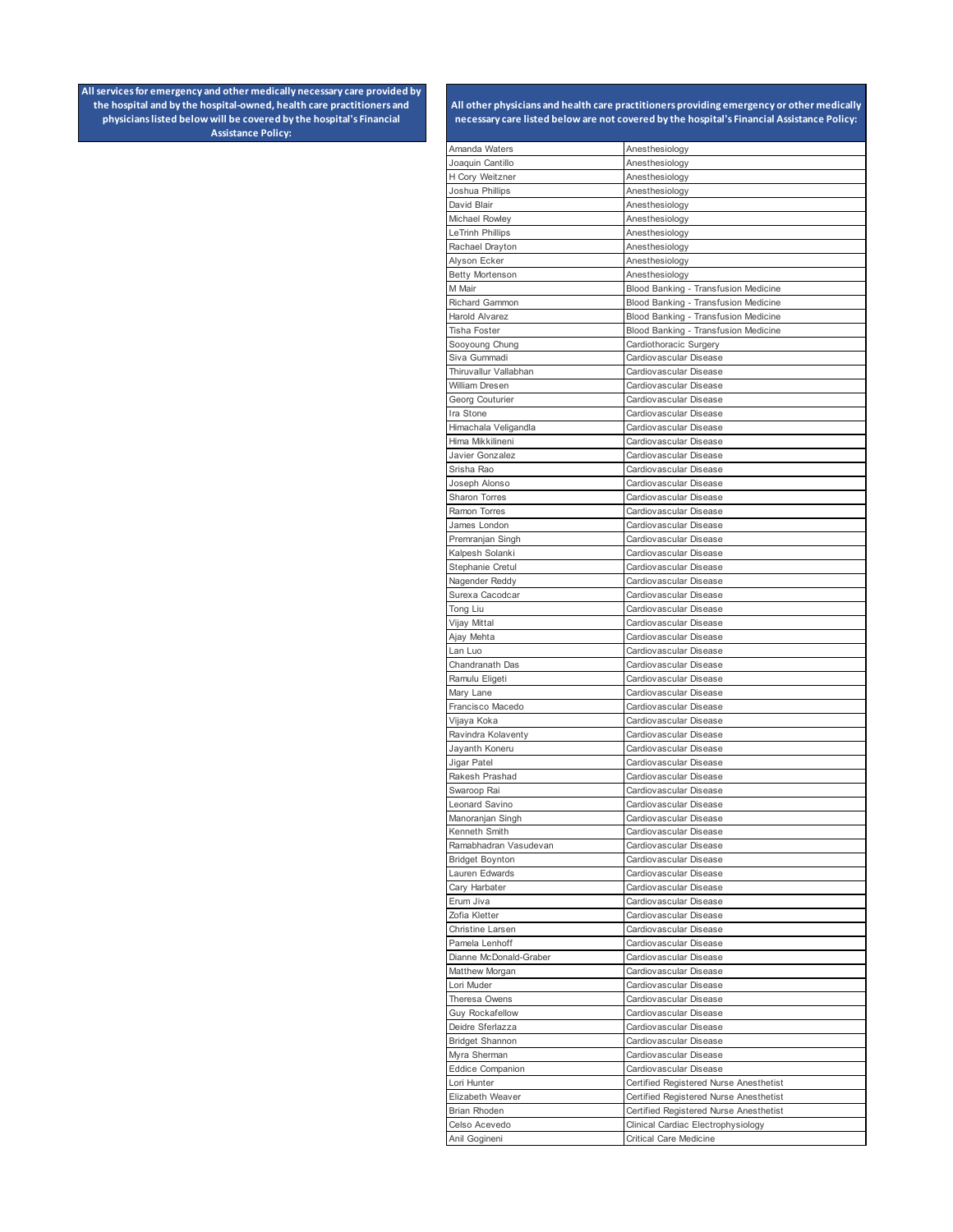| Carlos Vazquez                          | Critical Care Medicine                                 |
|-----------------------------------------|--------------------------------------------------------|
| lad Naji                                | Critical Care Medicine                                 |
| Poonam Warman                           | <b>Critical Care Medicine</b>                          |
| Purvin Shah                             | <b>Critical Care Medicine</b>                          |
| Amruth Bapatla                          | <b>Critical Care Medicine</b>                          |
| Sridhar Sagili                          | Dentistry General                                      |
| Philip Barton                           | Dermatology                                            |
| Kathryn Holloway                        | Dermatology                                            |
| Kenneth Wallace                         | Dermatology                                            |
| Michael Freeman<br>Cameron Cummings     | Dermatology                                            |
| Carmen Villanueva                       | Diagnostic Radiology<br>Diagnostic Radiology           |
| Alexander Quiroz Casian                 | Diagnostic Radiology                                   |
| Oscar Carbonell                         | Diagnostic Radiology                                   |
| <b>Edward Todd</b>                      | Diagnostic Radiology                                   |
| Roy Siragusa                            | Diagnostic Radiology                                   |
| <b>Stephen Miles</b>                    | Diagnostic Radiology                                   |
| Thomas Yuschok                          | Diagnostic Radiology                                   |
| David Turetsky                          | Diagnostic Radiology                                   |
| Jacqueline Bernard                      | Diagnostic Radiology                                   |
| Eric Tocci                              | Diagnostic Radiology                                   |
| Malcolm Williamson                      | Diagnostic Radiology                                   |
| Wayne Poole                             | Diagnostic Radiology                                   |
| Philip Berardi<br>Jaime Abesada         | Diagnostic Radiology                                   |
| John Agles                              | Diagnostic Radiology<br>Diagnostic Radiology           |
| Dana Allen                              | Diagnostic Radiology                                   |
| Dana Amiraian                           | Diagnostic Radiology                                   |
| Amanda Aulls                            | Diagnostic Radiology                                   |
| Ralf Barckhausen                        | Diagnostic Radiology                                   |
| Kareem Bohsali                          | Diagnostic Radiology                                   |
| John Boon                               | Diagnostic Radiology                                   |
| Alireza Bozorgmanesh                    | Diagnostic Radiology                                   |
| John Cain                               | Diagnostic Radiology                                   |
| John Carroll                            | Diagnostic Radiology                                   |
| Brian Cartwright<br><b>Edson Cortes</b> | Diagnostic Radiology<br>Diagnostic Radiology           |
| Joseph Cox                              | Diagnostic Radiology                                   |
| John Gianini                            | Diagnostic Radiology                                   |
| <b>Timothy Jones</b>                    | Diagnostic Radiology                                   |
| Sheldon Katanick                        | Diagnostic Radiology                                   |
| Scott Klioze                            | Diagnostic Radiology                                   |
| Robert Levy                             | Diagnostic Radiology                                   |
| David McKay                             | Diagnostic Radiology                                   |
| <b>Daniel Miles</b>                     | Diagnostic Radiology                                   |
| Rolando Prieto<br>Kerry Raduns          | Diagnostic Radiology<br>Diagnostic Radiology           |
| Caleb Rivera                            | Diagnostic Radiology                                   |
| Craig Roberto                           | Diagnostic Radiology                                   |
| John Scales                             | Diagnostic Radiology                                   |
| Michael Schiering                       | Diagnostic Radiology                                   |
| Stephen Sevigny                         | Diagnostic Radiology                                   |
| Kambiz Shamlou                          | Diagnostic Radiology                                   |
| Ryan Tompkins                           | Diagnostic Radiology                                   |
| John Tonkin                             | Diagnostic Radiology                                   |
| Frederic Wollett<br>Mark Yap            | Diagnostic Radiology<br>Diagnostic Radiology           |
| Raymond Sutkowski                       | Diagnostic Radiology                                   |
| Andrew Coleman                          | <b>Emergency Medicine</b>                              |
| James Young                             | <b>Emergency Medicine</b>                              |
| Kirby Haws                              | <b>Emergency Medicine</b>                              |
| Jason Nagel                             | <b>Emergency Medicine</b>                              |
| Nagarjun Narra                          | <b>Emergency Medicine</b>                              |
| Robina Belanger                         | <b>Emergency Medicine</b>                              |
| Richard Mohammed<br>David Hatmaker      | <b>Emergency Medicine</b><br><b>Emergency Medicine</b> |
| Seth Labinger                           | <b>Emergency Medicine</b>                              |
| Robert Benkendorf                       | <b>Emergency Medicine</b>                              |
| Kirk Whyte                              | <b>Emergency Medicine</b>                              |
| Ahmed Hamodi                            | <b>Emergency Medicine</b>                              |
| Lino Lopez                              | <b>Emergency Medicine</b>                              |
| Ronel Millana                           | <b>Emergency Medicine</b>                              |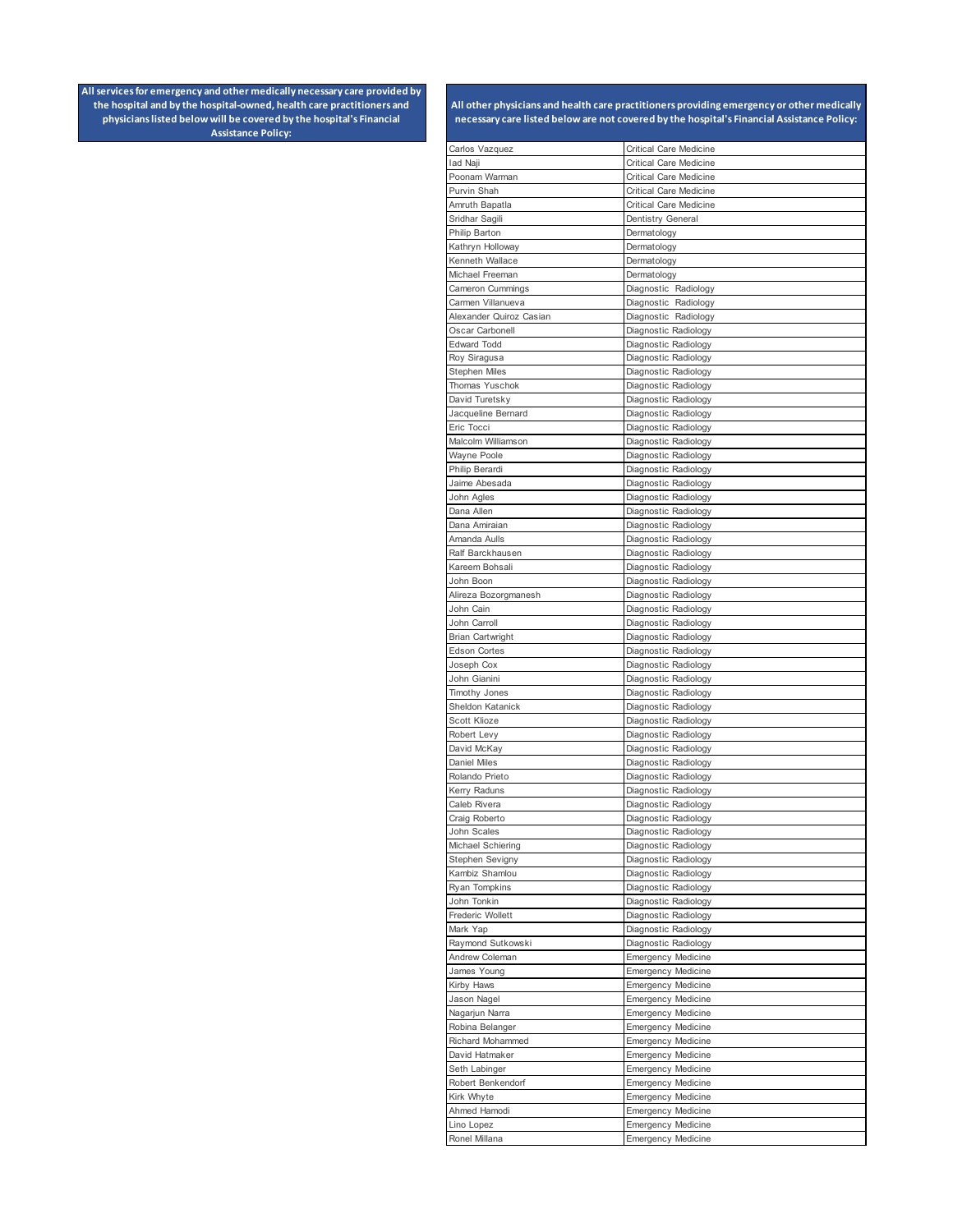| Beau Braden                                | <b>Emergency Medicine</b>                              |
|--------------------------------------------|--------------------------------------------------------|
| Amado Baez                                 | <b>Emergency Medicine</b>                              |
| <b>Brett Ambroson</b>                      | <b>Emergency Medicine</b>                              |
| Don Bovell                                 | <b>Emergency Medicine</b>                              |
| Joel Brooks                                | <b>Emergency Medicine</b>                              |
| Kimberly Bruno-De La Mata                  | <b>Emergency Medicine</b>                              |
| Cristina Bultron-Rodriguez                 | <b>Emergency Medicine</b>                              |
| Christine Cochran                          | <b>Emergency Medicine</b>                              |
| Donald Crowe                               | <b>Emergency Medicine</b>                              |
| Frank Fraunfelter<br>Valerie Gironda       | <b>Emergency Medicine</b><br><b>Emergency Medicine</b> |
| Alexis Rodriguez                           | <b>Emergency Medicine</b>                              |
| Jorge Infante                              | <b>Emergency Medicine</b>                              |
| Santiago Mesorana Torres                   | <b>Emergency Medicine</b>                              |
| Freud Milice                               | <b>Emergency Medicine</b>                              |
| S Rickert                                  | <b>Emergency Medicine</b>                              |
| Alexander Palma                            | <b>Emergency Medicine</b>                              |
| Joseph Sowder                              | <b>Emergency Medicine</b>                              |
| David Vik                                  | <b>Emergency Medicine</b>                              |
| David Wilson                               | <b>Emergency Medicine</b>                              |
| James Wilson                               | <b>Emergency Medicine</b>                              |
| Wendy Witt                                 | <b>Emergency Medicine</b>                              |
| William Chisholm                           | <b>Emergency Medicine</b>                              |
| Ernest Edusei-Mensah<br>Staccie Allen      | <b>Emergency Medicine</b>                              |
| James Ashley                               | <b>Emergency Medicine</b><br><b>Emergency Medicine</b> |
| Christopher Bagley                         | <b>Emergency Medicine</b>                              |
| Charles Brooks                             | <b>Emergency Medicine</b>                              |
| Gregory Cobb                               | <b>Emergency Medicine</b>                              |
| Melanie Davies                             | <b>Emergency Medicine</b>                              |
| Judith Fitzgibbons                         | <b>Emergency Medicine</b>                              |
| Vidya Jaimungal                            | <b>Emergency Medicine</b>                              |
| Mwingi Lomami                              | <b>Emergency Medicine</b>                              |
| Kelsie Mackenzie                           | <b>Emergency Medicine</b>                              |
| Reshma Patel                               | <b>Emergency Medicine</b>                              |
| Carrie Reeves<br>Jodi Repko                | <b>Emergency Medicine</b><br><b>Emergency Medicine</b> |
| Kevin Roberts                              | <b>Emergency Medicine</b>                              |
| Sharon Young                               | <b>Emergency Medicine</b>                              |
| Lisa Slusher                               | <b>Emergency Medicine</b>                              |
| Amanda Thompson                            | <b>Emergency Medicine</b>                              |
| Melanie Waters                             | <b>Emergency Medicine</b>                              |
| Craig Zilcosky                             | <b>Emergency Medicine</b>                              |
| Julie Barnes                               | <b>Emergency Medicine</b>                              |
| <b>Robert Bostic</b>                       | <b>Emergency Medicine</b>                              |
| <b>Richard Kinsey</b><br>Ashley Mazalewski | <b>Emergency Medicine</b><br><b>Emergency Medicine</b> |
| Robert Mazalewski                          | <b>Emergency Medicine</b>                              |
| Barbara Murphree                           | <b>Emergency Medicine</b>                              |
| Jennifer Schnering                         | <b>Emergency Medicine</b>                              |
| <b>Bryan Goss</b>                          | <b>Emergency Medicine</b>                              |
| Danny Brooks                               | <b>Emergency Medicine</b>                              |
| Thomas Snead                               | <b>Emergency Medicine</b>                              |
| Frank Ramharrack                           | Endocrinology                                          |
| Josef Vesely                               | Endocrinology                                          |
| Lisa Young<br>James Miller                 | Endocrinology<br>Family Medicine                       |
| David Oliver                               | Family Medicine                                        |
| Henriot Jean-Baptiste                      | Family Medicine                                        |
| Christopher Grainger                       | Family Medicine                                        |
| Doyle Phillips                             | Family Medicine                                        |
| Robert Panzer                              | Family Medicine                                        |
| Subadra Sivakumaran                        | Family Medicine                                        |
| Mark Monical                               | Family Medicine                                        |
| David Hunt                                 | Family Medicine                                        |
| <b>Brittnie Sanders</b>                    | Family Medicine                                        |
| Allison Brewer-Reed<br>Patricia Jones      | Family Medicine<br>Family Medicine                     |
| John Littell                               | Family Medicine                                        |
| Robert Williams                            | Family Medicine                                        |
| Rosanne Leger                              | Family Medicine                                        |
| <b>Brian Pecoraro</b>                      | Family Medicine                                        |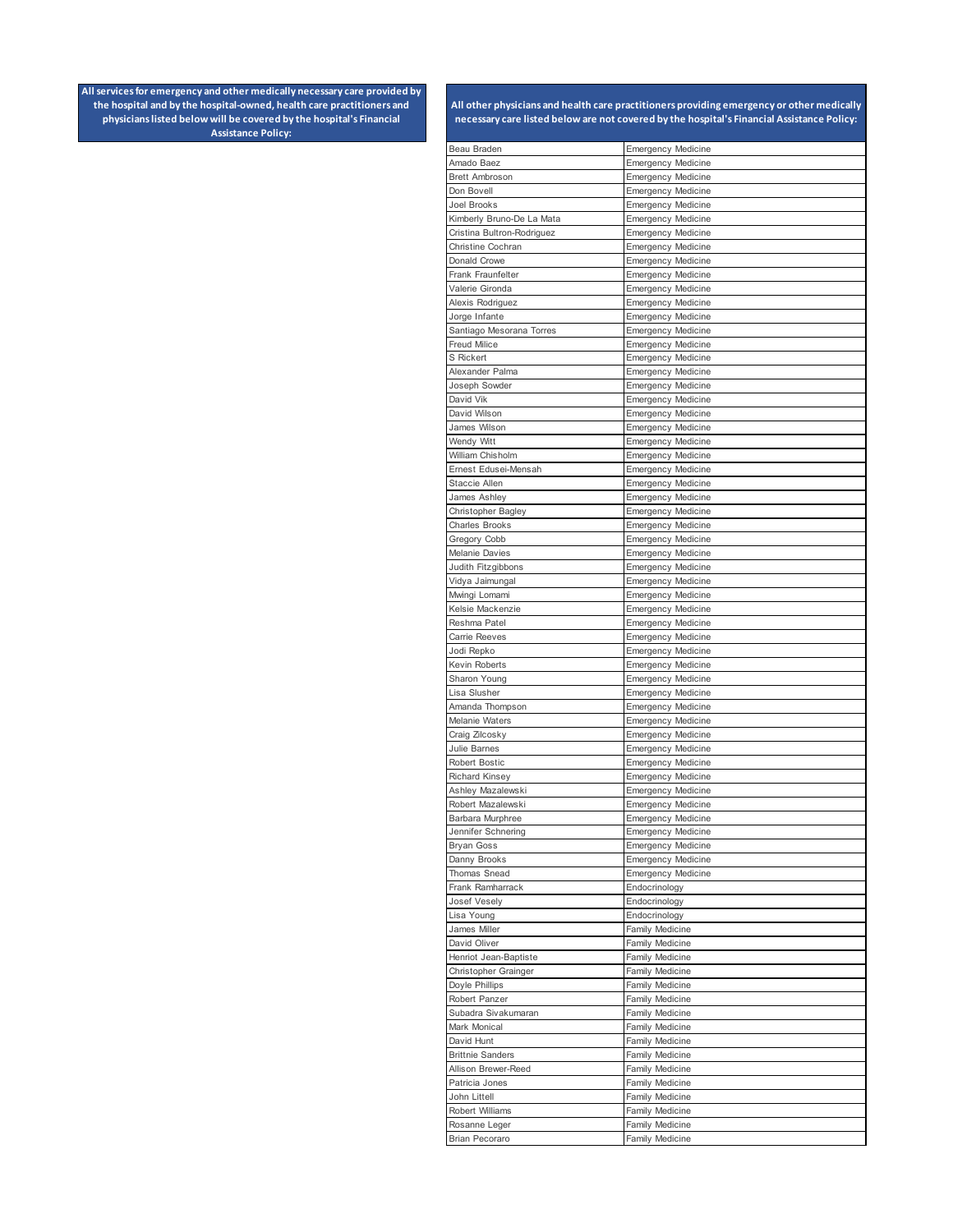| David Albright                     | <b>Family Medicine</b>                           |
|------------------------------------|--------------------------------------------------|
| Carlos Lara                        | <b>Family Medicine</b>                           |
| David Willis                       | <b>Family Medicine</b>                           |
| Donald Liebelt                     | <b>Family Medicine</b>                           |
| Leamarie Kalfs                     | <b>Family Medicine</b>                           |
| Allen Winston                      | <b>Family Medicine</b>                           |
| Axel Martinez Irizarry             | <b>Family Medicine</b>                           |
| Tamara Lopez Diaz                  | <b>Family Medicine</b>                           |
| Diana Graves                       | Family Medicine                                  |
| Renuka Swaminathan                 | <b>Family Medicine</b>                           |
| Rajnikant Patel<br>Adam Alpers     | <b>Family Medicine</b><br><b>Family Medicine</b> |
| Cindy Grow                         |                                                  |
| Stephanie Walker                   | <b>Family Medicine</b><br><b>Family Medicine</b> |
| Vasudevan Kidambi                  | <b>Family Medicine</b>                           |
| Bala Krishnan                      | <b>Family Medicine</b>                           |
| James McLaughlin                   | <b>Family Medicine</b>                           |
| Srinivasa Murthy                   | <b>Family Medicine</b>                           |
| Larry Popeil                       | <b>Family Medicine</b>                           |
| <b>Richard Promin</b>              | <b>Family Medicine</b>                           |
| Jaime Rubio-Gonzalez               | <b>Family Medicine</b>                           |
| James Wisdo                        | <b>Family Medicine</b>                           |
| <b>Walter Brown</b>                | <b>Family Medicine</b>                           |
| Armelle Cleophat                   | <b>Family Medicine</b>                           |
| Jamie DiPrimo                      | Family Medicine                                  |
| Michael DiPrimo                    | <b>Family Medicine</b>                           |
| Lori Fackler                       | Family Medicine                                  |
| Jennifer Hardy                     | <b>Family Medicine</b>                           |
| Viviene Lumapas                    | Family Medicine                                  |
| <b>Todd Panzer</b>                 | <b>Family Medicine</b>                           |
| Nichola Ricketts                   | <b>Family Medicine</b>                           |
| Daniel Breznau                     | Family Medicine                                  |
| Jennifer Weitlauf                  | <b>Family Medicine</b>                           |
| Matthew Ormond                     | Family Nurse Practitioner                        |
| Richard Van Eldik<br>Robert Barish | Gastroenterology                                 |
| Bheema Singu                       | Gastroenterology<br>Gastroenterology             |
| Henry Olejeme                      | Gastroenterology                                 |
| Vikas Khurana                      | Gastroenterology                                 |
| Thomas Brown                       | Gastroenterology                                 |
| Lorenc Kalaveshi                   | Gastroenterology                                 |
| Thimmiah Kumar                     | Gastroenterology                                 |
| Jagannadha Vyapaka                 | Gastroenterology                                 |
| Ned Panara                         | Gastroenterology                                 |
| Christine Bruno                    | Gastroenterology                                 |
| Robert McClary                     | Gastroenterology                                 |
| Miguel Ramos                       | Gastroenterology                                 |
| Vishnu Reddy                       | Gastroenterology                                 |
| Ashwin Rumalla                     | Gastroenterology                                 |
| Prabhakar Rumalla                  | Gastroenterology                                 |
| Natasha Barutas                    | Gastroenterology                                 |
| Nyla Hazratjee                     | Gastroenterology                                 |
| Emad Abuhamda                      | Gastroenterology                                 |
| Pamela Corkern                     | Gastroenterology                                 |
| Jessica O'Carroll                  | Gastroenterology                                 |
| Mary Raum<br>Douglas Murphy        | Gynecology<br>Gynecology                         |
| Poorti Riley                       | Gynecology                                       |
| Richard Mann                       | Gynecology                                       |
| Uzoma Nwaubani                     | Gynecology                                       |
| Oscar Osorio                       | Gynecology                                       |
| Philip Johnson                     | Gynecology                                       |
| Julie Arcaro                       | Hematology and Oncology                          |
| Shilpa Oberoi                      | Hematology and Oncology                          |
| Anju Vasudevan                     | Hematology and Oncology                          |
| Patrick Acevedo                    | Hematology and Oncology                          |
| Rama Balaraman                     | Hematology and Oncology                          |
| Craig Reynolds                     | Hematology and Oncology                          |
| Rakesh Rohatgi                     | Hematology and Oncology                          |
| Ketan Doshi                        | Hematology and Oncology                          |
| Daniel Patterson                   | Hematology and Oncology                          |
| Samuel Myrick                      | Hematology and Oncology                          |